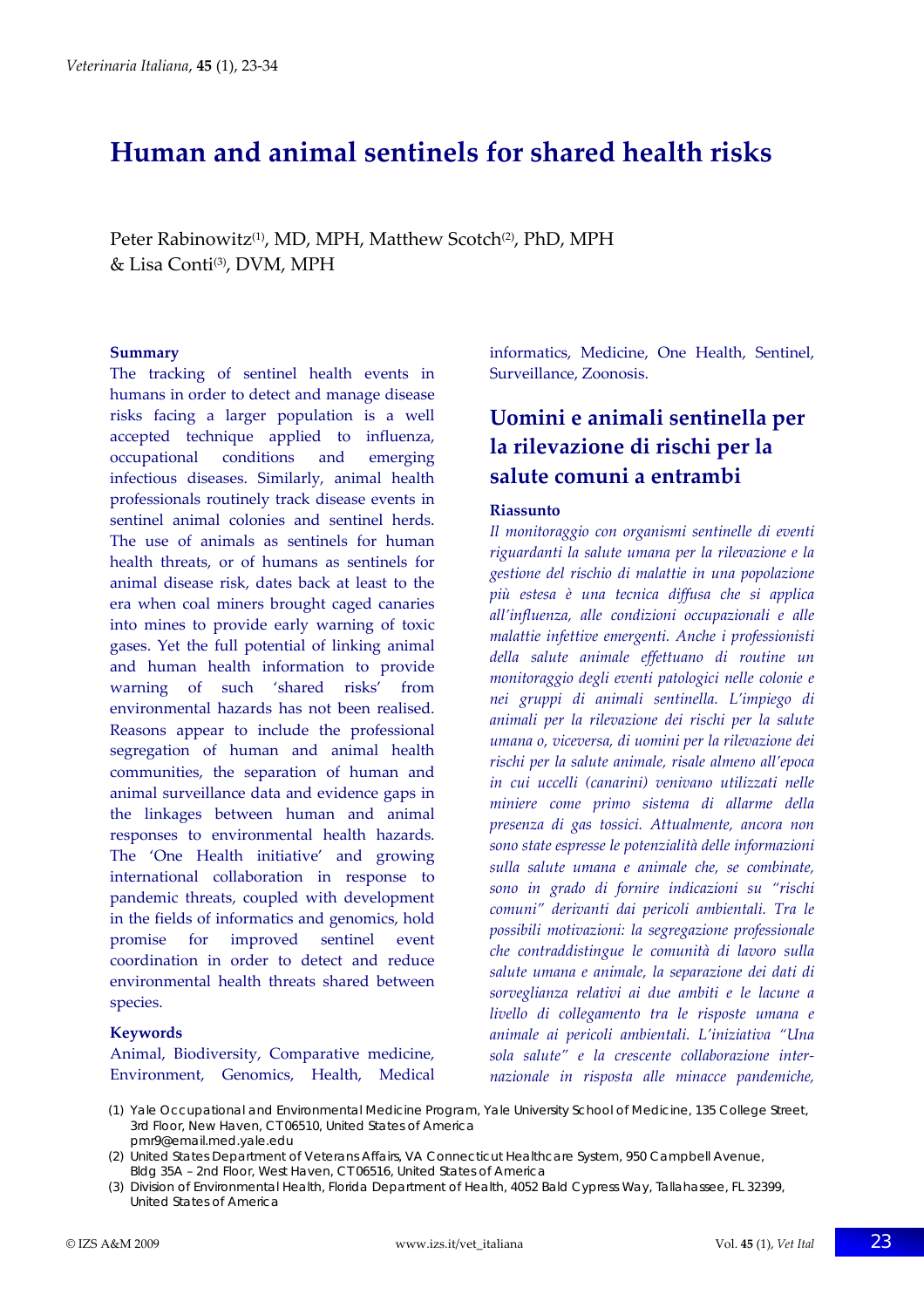*supportata dagli sviluppi della ricerca informatica e genomica, promettono una maggiore condivisione di informazione sugli eventi sentinella per la rilevazione e la riduzione delle minacce.*

#### **Parole chiave**

Ambiente, Animale, Biodiversità, Genomica, Informatica medica, Medicina, Medicina comparativa, Salute, Sentinella, Sorveglianza, Una sola salute, Zoonosi.

# **Sentinel health events in human health**

A sentinel health event in human health has been defined as a 'preventable disease, disability, or untimely death whose occurrence serves as a warning signal that the quality of preventive and/or therapeutic care may need to be improved' (21). This concept, that an 'index case' presenting to the attention of the medical system represents the 'tip of the iceberg' indicating that others are also at risk, has been widely applied. The United States Centers for Disease Control and Prevention (CDC) coordinates the United States Influenza Sentinel Providers Surveillance Network that tracks seasonal changes in the number of people seeking care for influenza‐like illness, as well as confirmed cases of influenza (5). Similar efforts are in place in other countries and provide one source of viral isolates that allow detection of vaccine‐strain mismatches and improved decision‐making about choice of viral strain for future vaccine development (23). The GeoSentinel network of travel medicine providers identifies sentinel cases of significant travel‐related illness that could indicate widespread risks to other travellers and residents in particular regions (8, 12). In addition, in occupational and environmental medicine, the recognition of sentinel cases of disease in workers or exposed populations can lead to identification and remediation of health hazards in the environment that are placing others at risk.

# **Sentinel events in animal health**

As is the case for human health, the concept of sentinel surveillance and sentinel health events is an important one in veterinary medicine. In laboratory settings, veterinarians monitor the health of 'sentinel colonies' of rodents to determine whether pathogens or toxicants could be affecting the rest of the animal population. 'Sentinel herds' of domestic livestock are tested for brucellosis and other communicable diseases.

Given the acceptance of the sentinel health event concept in both human and animal medicine, it seems natural to consider and explore the possibility that animals could be useful sentinels for human health risks, and perhaps vice versa.

# **Animals as sentinels for human health**

In the early years of the 20th century, miners in Great Britain and the United States took caged canaries into coalmines in order to provide warning of the presence of toxic gases including carbon monoxide and methane. The concept of the 'canary in the coal mine' giving warning of a human health hazard is based on several principles. First, canaries were found to be more sensitive than both humans and other animals, such as mice, to the toxic effects of carbon monoxide (2). Second, the birds were allowed to share the same air exposures as the humans. Third, the occurrence of carbon monoxide poisoning in a bird was quite recognisable to the miners, since sick birds would tend to fall off of their perches and appear visibly ill.

In 1960, Rachel Carson's publication, the *Silent Spring*, help launch the modern environmental movement (3). The implication of the book was that bird die‐offs related to the use of pesticides were a warning that these pesticides, including dichloro‐diphenyl‐ trichloroethane (DDT) and other organo‐ chlorine compounds, were causing wide‐ spread toxicity in the environment that could also be a threat to human health.

Just as with toxicants, zoonotic infectious disease agents may be detected more easily and prevented more effectively through employing the concept of animal sentinels.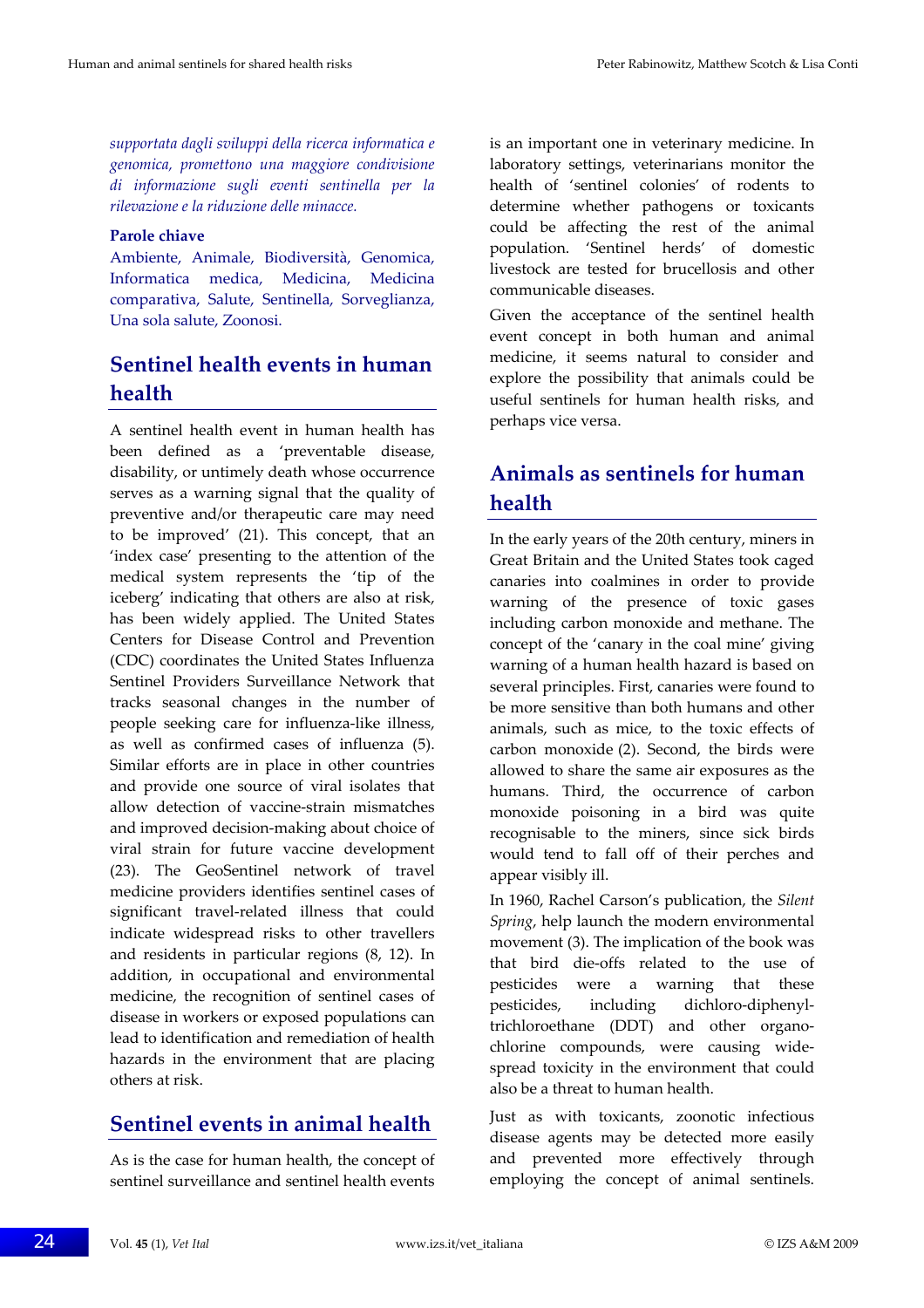Since many zoonotic agents cause clinical disease in a number of host animal species, or are detectable by serology, polymerase chain reaction (PCR), or other diagnostic methods, it seems logical that the detection of a zoonotic disease infection in an animal could provide sentinel warning to humans.

In a review of animals as sentinels for bioterrorism agents (17) (most of which are zoonotic in origin), three possible reasons for animals serving as effective sentinels were identified, as follows:

- the animals could be more sensitive than humans to infection with a particular zoonotic disease agent
- the animals could have a shorter incubation period than humans once infected
- the animals could be at greater exposure risk than humans by virtue of their feeding habits and more intense environmental exposure.

## **Humans as sentinels for animal health**

Even when animals may be more likely than humans to develop disease from a specific environmental health hazard, it may be the human that first comes to medical attention. Human disease surveillance and clinical care services in a particular area may exceed that available for animals in the same region. Wildlife deaths in rural areas may go unnoticed by health professionals. In these situations, a sentinel health event occurring in a human may function as a sentinel for animal health. For example, a slaughterhouse worker who is diagnosed with brucellosis could be serving as a sentinel for an outbreak of brucellosis in cattle that has escaped the detection of animal health authorities and farmers (21). Therefore, stronger links between human and animal disease surveillance could benefit both animal and human health, and help to identify gaps in animal disease control and reporting systems.

# **Examples of shared health risk between animals and humans**

The scientific literature contains many examples in which animals and humans share risk of exposure to toxicants or infectious agents. These events highlight the value of animals as sentinels for human health and the need to systematically compare animal and human health surveillance data. The following case examples illustrate these points.

### **Mercury poisoning**

In 1956, Minamata disease was described by two physicians in Japan who observed an unusual number of patients with central nervous system disorders with unknown causes. An extensive three‐year study identified the causative agent to be organic mercury. Epidemiological follow‐up suggested that the cause of the outbreak was the release of mercury into the Bay from a chloralkali production facility. This industrial pollution of the surrounding waters resulted in an accumulation of mercury in fish and the consumption of these mercury‐contaminated fish by local families, many of whom developed mercury poisoning that was most severe in infants and young children. Only after these tragic cases were discovered was the connection made by the authorities between the onset of disease in humans and the development several years earlier of neurological disease (called 'dancing cat disease') in local cats that consumed large amounts of fish from the harbour. Cats displayed ptyalism (excessive salivation), convulsions and ataxia (difficulty walking). Some jumped into the sea and drowned. Unfortunately, health professionals did not heed the sentinel disease signs provided by the cats in time to prevent the human poisonings. However, cats were used to discover the cause of Minamata disease. In 1957, cats were brought to Minamata from surrounding areas. Within several months they became sick with dancing cat disease, helping prove the environmental connection. (11).

A case report of mercury poisoning in a cat in Ontario is reminiscent of the Minamata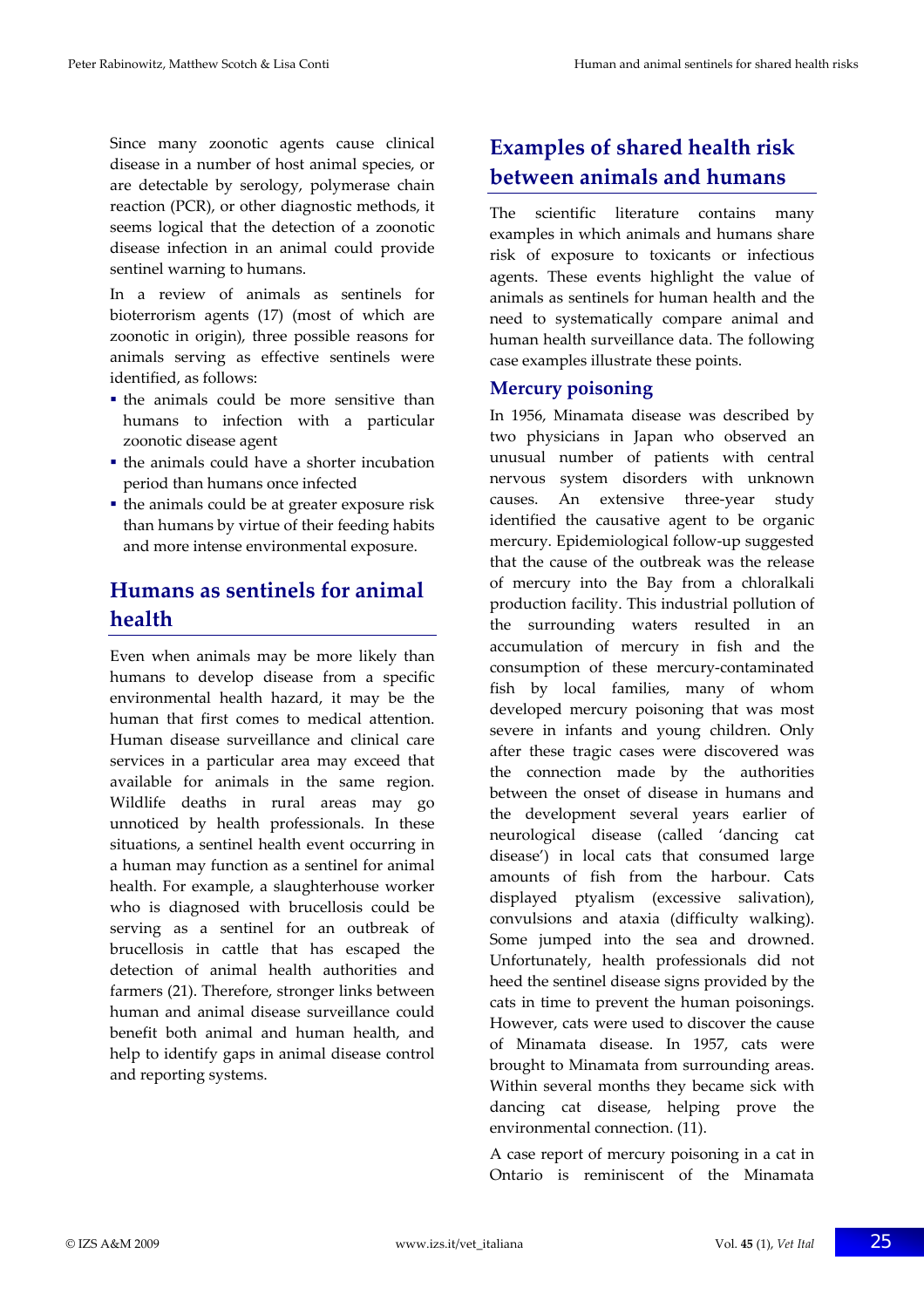episode. The cat consumed fish containing methyl mercury from a river flowing through a Native American reservation. The cat developed acute neurological signs that were consistent with mercury poisoning and further tests confirmed the exposure. The cause of this exposure was toxic waste discharged into the watershed of the reservation from an industrial plant. At the same time, studies of Native Americans living nearby who frequently ate fish from the same river revealed high levels of mercury exposure (24).

### **Lead poisoning**

Despite nationwide efforts at prevention, lead poisoning continues to occur in the United States. According to the CDC, the greatest risk of lead poisoning to children is from lead‐ based paint and dust from deteriorating buildings (6).

Since primary prevention cannot prevent all cases, clinicians must rely on secondary preventive measures, including the screening of children who are close contacts with a child diagnosed with lead poisoning. Since more than 50% of United States households have pets, a 'One Health' approach to prevention of lead poisoning involves awareness that lead poisoning in an animal could be a sentinel sign indicating risk of lead poisoning in an asymptomatic child sharing the household. It is also possible that a human case of lead poisoning could alert animal health professionals to a lead poisoning risk for pets in the vicinity.

The report of the experience of a lead treatment programme with lead poisoning in animals and children supports these concepts (9). A dog was admitted to a veterinary hospital with persistent vomiting and weight loss. The owner informed that the pet lived in a house, the exterior of which had been renovated a month earlier. During admission, the dog was diagnosed with lead poisoning and recovered fully after chelation therapy. Nine months later, the dog was readmitted with a similar syndrome of vomiting, at which time the blood lead level was markedly elevated (120 μg/dl). At this point, the family's one‐year‐old and three‐year‐old children were referred for testing even though they were asymptomatic. Both were found to have lead intoxication, with blood levels of 48 μg/dl and 37 μg/dl, respectively (the CDC recommended level is <10 μg/dl). They required treatment and close follow‐up. The children and the dog spent considerable time playing in the yard and that paint chips from the facade of the building had contaminated the yard, exposing both the children and the dog.

In another case, a family cat was found to present vomiting, somnolence and ataxia a month after the exterior renovation of the house next door. After the cat was diagnosed with lead poisoning, the family's asymptomatic two‐year‐old child was found to have lead poisoning, with a blood lead level of 24 μg/dl.

While these cases involved pets exposed at higher levels than nearby children, sometimes, as in the following case, it could be a human who had the highest exposure and provided the alert regarding the risk to nearby animals. A self‐employed painter was evaluated in an occupational medicine clinic for abdominal pain, weakness and vomiting. He had recently been sanding the exterior of a Victorian era house for its new owners. Blood testing for lead revealed a significantly elevated level (112 μg/dl) and he began chelation treatment. The treating physician contacted the local health department authorities who then telephoned the owner of the house to inquire whether there were any children in the house who might need referral and testing for lead poisoning. The owner and his wife did not have any children, but did own two dogs that had been vomiting and appearing drowsier than usual. The dogs were referred to a veterinarian, diagnosed with lead poisoning, and admitted to a veterinary hospital for chelation treatment.

#### **Anthrax**

In the spring of 1979, an unusual epidemic of anthrax occurred in the city of Sverdlovsk, 1 400 miles east of Moscow. Soviet medical authorities reported that the epidemic was linked to an outbreak of anthrax among livestock in the area and that the human cases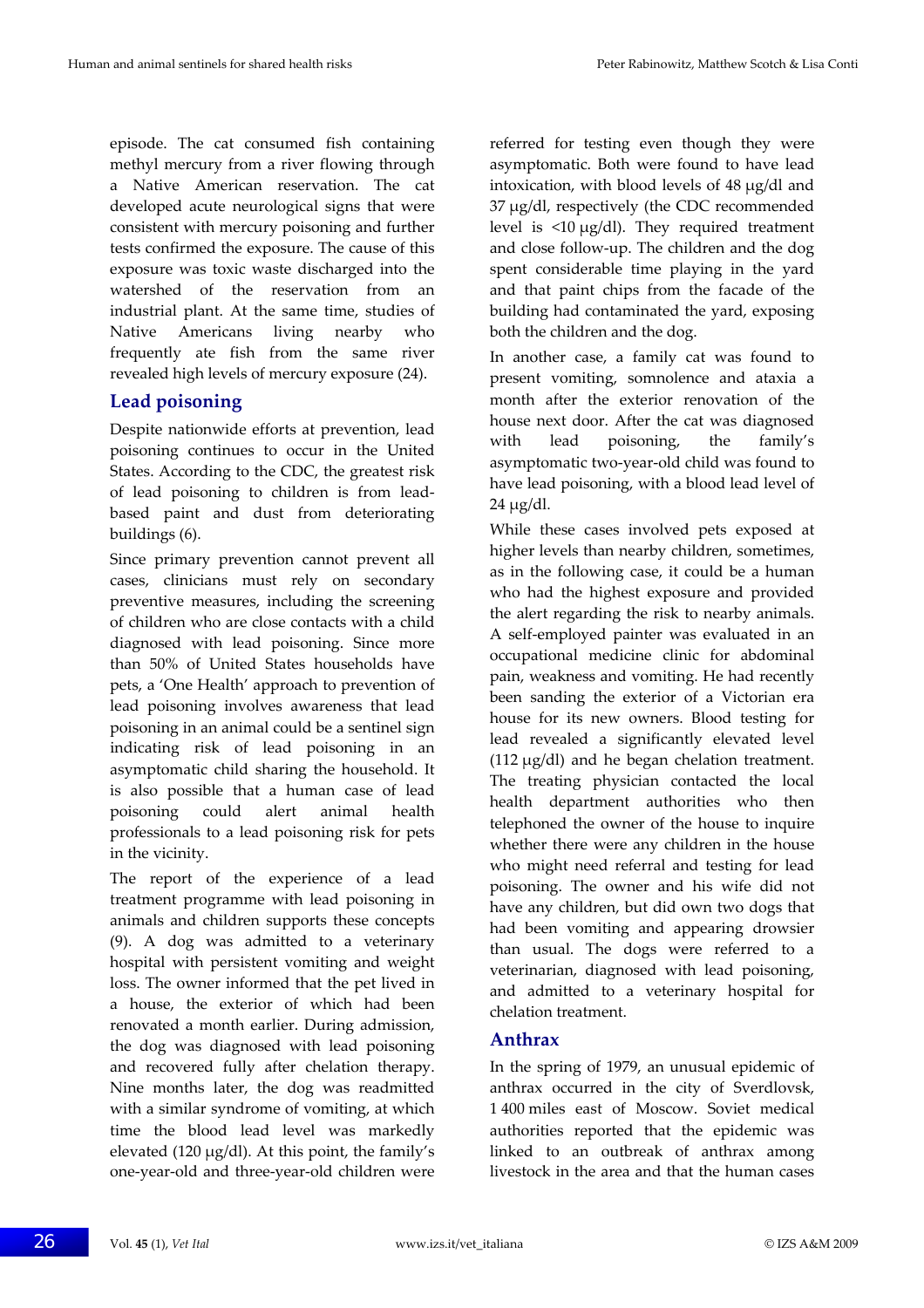were due to people eating contaminated meat and having skin contact with contaminated animal carcasses. The size of the human epidemic, however, led to international speculation whether it was natural or accidental and, if accidental, whether it was due to activities in violation of the Biological Weapons Convention of 1972. After repeated attempts to bring independent scientific teams to Sverdlovsk, permission was granted and the investigation took place in 1992 and 1993. The investigative team, led by the renowned American geneticist, molecular biologist and Harvard biochemist, Matthew S. Meselson, PhD, included Jeanne Guillemin, PhD, noted author/sociologist/medical anthropologist, Alexis Shelokov, PhD, a vaccine expert from the Salk Institute with a long career in public health, David Walker, MD, a well known pathologist from the University of Texas Medical Branch and renowned veterinary medical epidemiologist Martin Hugh‐Jones, DVM, MPH, PhD. The legendary human medical epidemiologist, Alexander D. Langmuir, MD, was involved in deciphering data for publication.

From the beginning, the team took a 'One Health' approach with human medicine and veterinary medicine professionals working side by side to investigate both human and animal cases of anthrax that had occurred (14).

Since the KGB had apparently destroyed hospital and public health records of the outbreak, the team had to locate survivors (using government compensation lists) and personally interview each person as well as family and friends of those who had died from anthrax, search local cemeteries, and comb through hospital autopsy reports and individual case histories. They also searched reports from veterinary laboratories and interviewed owners of sheep and other livestock that had died. Through this painstaking process, they were able to analyse 77 human cases and establish that most of them lived and worked in the southern part of the city.

The clinical histories of anthrax victims suggested that many of them had become sick through inhalation of anthrax spores and not from eating contaminated meat as the government had claimed. The apparently 4‐km long area where cases were clustered was downwind from a military microbiology laboratory that had officially been developing an improved anthrax vaccine at the time of the outbreak. This seemed to provide evidence that the accidental release of anthrax from the military facility had caused the outbreak in humans. As human epidemiological work was proceeding, the team was investigating animal cases of anthrax in the Sverdlovsk area during the same period.

They found that in six villages located to the south (downwind) of Sverdlovsk, including one village 50 km south of the area of where the human cases had occurred, mortality in sheep and cows began to occur at about the same time that human cases were appearing in Sverdlovsk. In those southern villages, there were no cases reported in humans. Together with the human data, these animal case findings further supported the hypothesis that there had been a single release of anthrax spores from the military facility that had drifted south, causing the largest documented outbreak of human inhalation anthrax. The fact that animals died in an area almost 50 km from the nearest human case provided key information about the movement of the airborne anthrax spores and showed that there was exposure risk over a much greater area than would have been expected without the animal data. It also indicated that sheep might be more susceptible than humans since they apparently became sick and died at exposure levels an order of magnitude lower than where human cases occurred. In this way, the animal deaths served as 'sentinel events' providing warning information to humans about an environmental health hazard, in this case a pathogen that is a prime bioterrorism agent.

The success of the 'One Health' approach used in this investigation underscores the potential benefit of human and veterinary medical health professionals working cooperatively to identify 'shared risks' to humans and animals from bioterrorism agents, most of which are zoonotic in origin.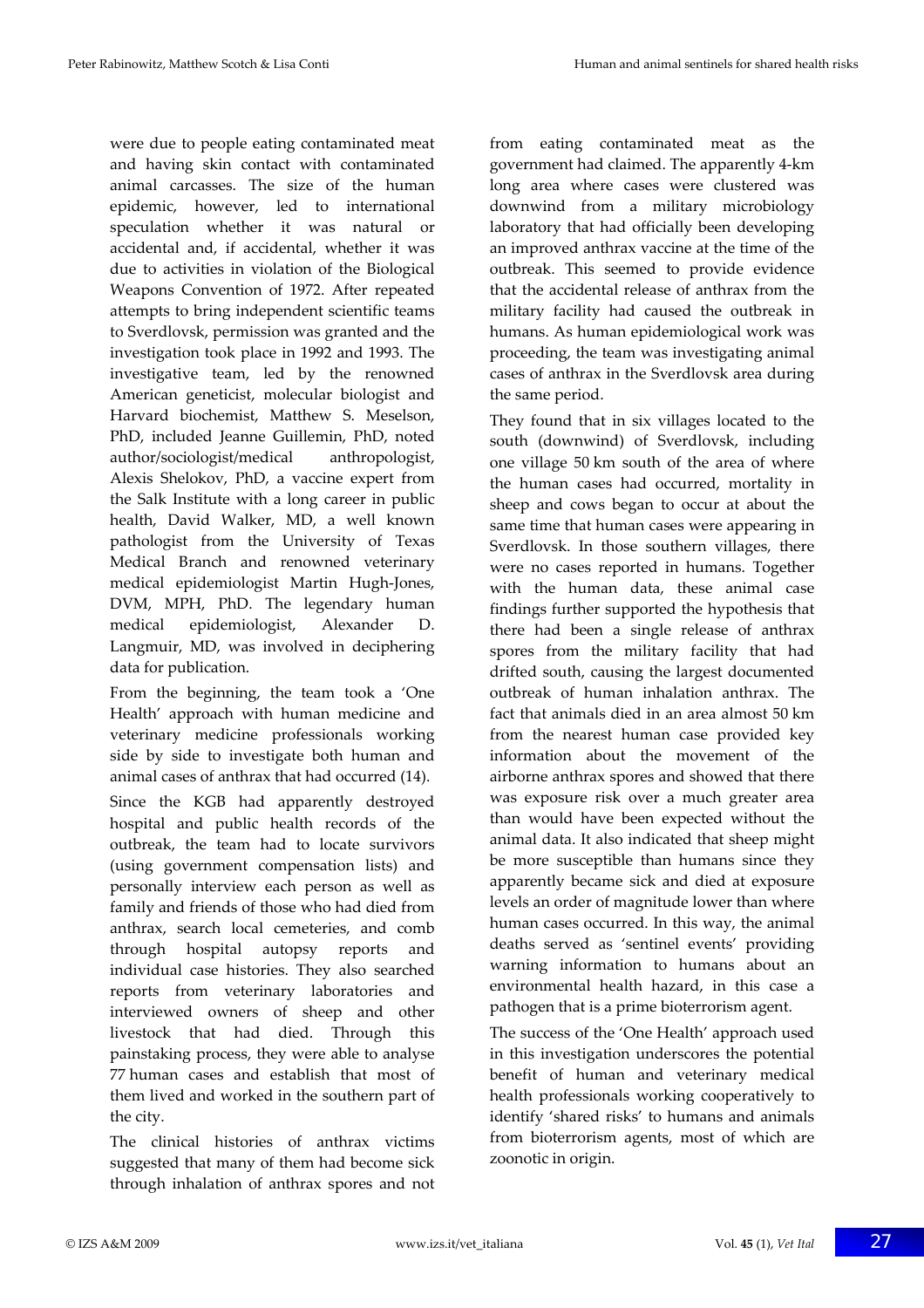#### **West Nile virus**

In 1999, physicians in New York City were surprised to see an upsurge in cases of encephalitis without a clear aetiology. In her paper exploring the importance of linking animal and human medicine, Kahn asserts that, 'physicians treating the initial West Nile virus patients in New York City in 1999 might have benefited if they knew that for the previous month and concurrently, veterinarians in the surrounding area had been seeing dozens of dying crows with neurological signs similar to those affected by humans' (13). The crows were serving as sentinels for West Nile virus since they are hosts within the virus transmission cycle and often display neurological signs that suggest infection of this vector-borne disease. Shortly after these initial outbreaks, health departments commenced surveillance initiatives focusing on sightings of dead crows and pathology testing to confirm the diagnosis (10). Date, location, species, and condition of the bird were some of the variables that were collected for surveillance purposes. Since 1999, a number of studies (15, 16) have demonstrated the value of bird surveillance of West Nile virus for the identification of potential risk in humans. At present, a cooperative effort between CDC, veterinary health authorities, and the United States Geological Survey compiles and combines data on human, bird, sentinel animals (chickens and other animals) and veterinary cases (mostly in horses) of West Nile infection in the Arbonet system (28).

These cases demonstrate several important points about animal sentinels. First, while animals may function as sentinels for environmental health risks shared with nearby humans, their warning signals have often been recognised only belatedly or not at all. Second, sometimes it is only through investigation of a human disease outbreak that the true extent of disease in animals due to similar exposures is fully appreciated. The following section explores some of the reasons for these inconsistencies between human and animal disease surveillance.

# **Barriers to implementation of the animal sentinel concept**

Factors preventing better integration of human and animal disease information and the vigorous use of human and animal sentinel surveillance to identify shared health risks can be divided into three interrelated categories, namely: professional segregation, data separation and evidence gaps.

### **Professional segregation**

Professional segregation refers to the separation, from the onset of graduate school throughout professional training, of human health and veterinary professionals in many parts of the world. Despite the interrelatedness of many health issues, these groups develop professional identities in isolation from each other. Following training, there remain no significant channels of communication between human health and animal health care providers. One manifestation of this is the tendency, among human health professionals, to adopt an 'us vs them' approach to animal health issues. Such an approach to zoonotic diseases considers the animal as a vector of potentially deadly disease to humans and therefore principal management strategies to reduce the risk of zoonotic disease include avoidance of animal contact, control of insect vectors and elimination of reservoir populations, such as rodents near human dwellings. In the case of a zoonotic infection occurring in a companion animal, such as a dog or a cat, human health concern may often focus on how to avoid contracting disease from the pet. While there can be considerable human health value in such strategies, they neglect the fact that both animals and humans may in fact be facing similar 'shared risks' of disease emergence from changing environmental conditions (18). The 'us vs them' paradigm also leads to an under‐appreciation of the fact that a better understanding and the more effective control of disease in the animal population (often through environmental management) may be required in order to truly reduce human risk.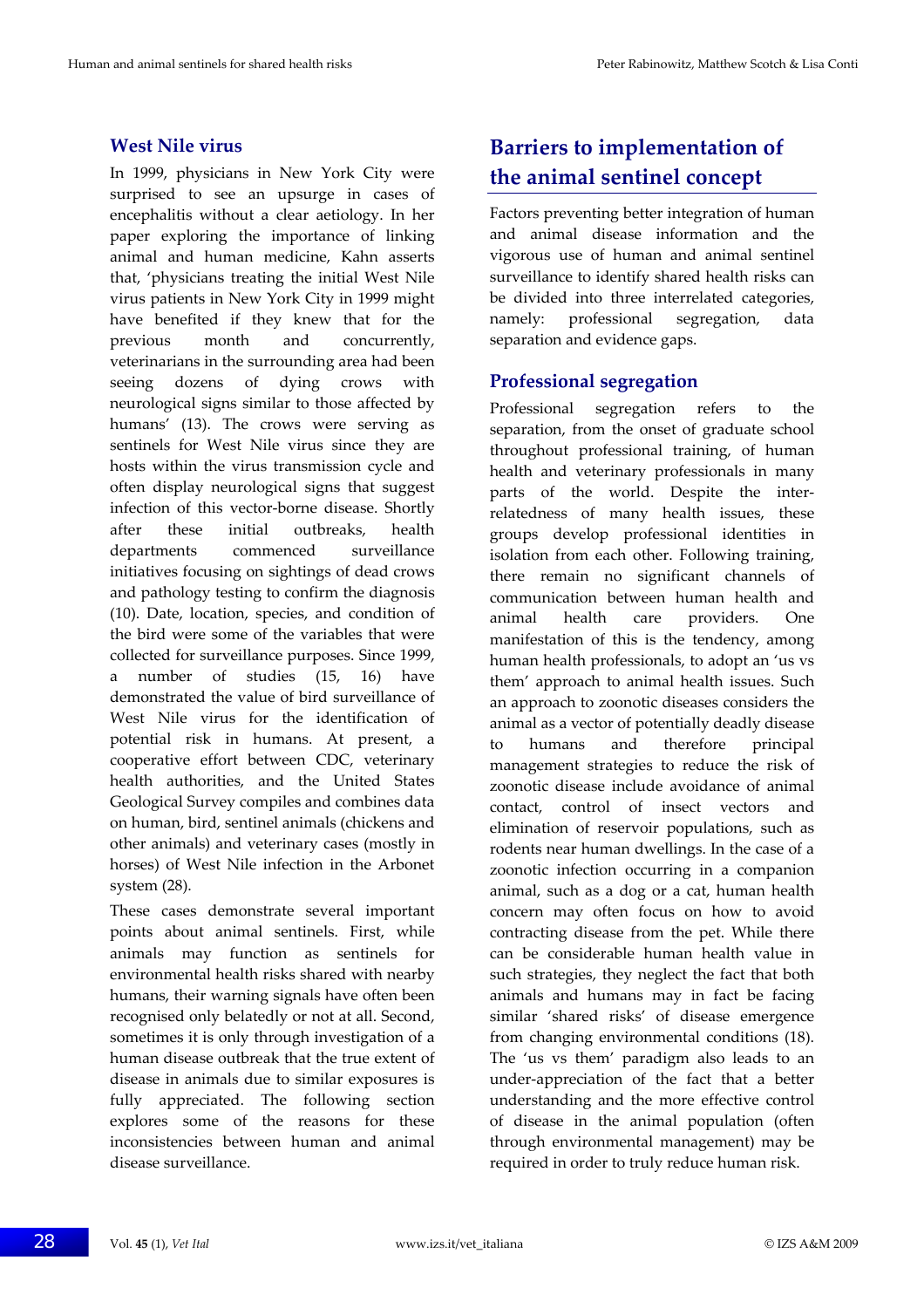### **Data separation**

In the United States, links between human and animal disease surveillance data remain limited. The reasons for this are multi‐factorial, including the separation of animal and human surveillance efforts (13, 25, 31). For animal surveillance, the primary sources of data are local veterinarians, farmers and laboratories, including the 32 accredited full-service regional veterinary diagnostic laboratories. These individuals and institutions send notifications on reportable animal diseases to the regional Department of Agriculture, typically through a telephone and paper‐based process (31). The State Veterinarian, who is usually based in a state agriculture department, collects the information. On the human side, notifiable human diseases, many of which are zoonotic, are reported by clinicians or laboratories to local or regional health departments, again often using telephone and paper‐based methods, although a growing trend is to submit reports using electronic transmission (4). At the state level, the state public health veterinarian and/or state epidemiologist review the data. Usually the state veterinarian (animal surveillance) and the state public health veterinarian (human surveillance) are not the same individual and the extent and quality of communication between state departments of public health and departments of agriculture may vary according to the disease, local statutes and the individuals serving in their respective animal health and human health roles. With the exception of disease‐specific directives for rabies and potential bioterrorism agents, there are few mandates for direct communication between animal health and human health authorities. A survey of United States State Veterinarians (43 of 50 states) based in agriculture departments found that only 19% indicated that they are mandated to notify public health departments about zoonotic diseases (13). As a result, many disease events in animals that are reported to departments of agriculture, some of which may have sentinel implications for human health professionals, may never come to their attention, while the

reverse is true of sentinel reports in humans not being available to animal health agencies.

It is important to note that zoonotic disease surveillance within states often involves other organisations beyond the Departments of Agriculture and Health. For example, the State Department of Environmental Protection may be responsible for monitoring forest and wildlife resources and may be aware of wildlife die‐offs or other disease events in wildlife. Contact between such agencies and veterinary or public health authorities may be limited and there are few mandates for disease reporting in wildlife populations.

At the national level, there are also limitations to surveillance data sharing between animal and human health authorities. The United States Department of Agriculture (USDA) Animal and Plant Health Inspection Service (APHIS) and Center for Epidemiology and Animal Health (CEAH) perform national surveillance activities (7, 31). For human health, the CDC collects national surveillance data on notifiable disease. Once again, there are few formal mechanisms for sharing surveillance data on both animal and human health on a national level, such as between the USDA and CDC. Of course notable exceptions exist, such as the Arbonet system described above, that tracks West Nile virus activity in humans, horses, birds and mosquitoes.

On the international level, there has historically been limited formal sharing of surveillance data between human health agencies, such as the World Health Organization and animal health organisations including the World Organization for Animal Health (OIE: *Office International des Épizooties*) and the United Nations Food and Agriculture Organization (FAO), although this situation may be changing, as described below.

#### **Evidence gaps**

In addition to the barriers to the use of sentinel data listed above, there remain important gaps in current scientific understanding about links between human and animal disease outcomes in response to environmental health threats (19). As a result, the human health relevance of particular disease events in an animal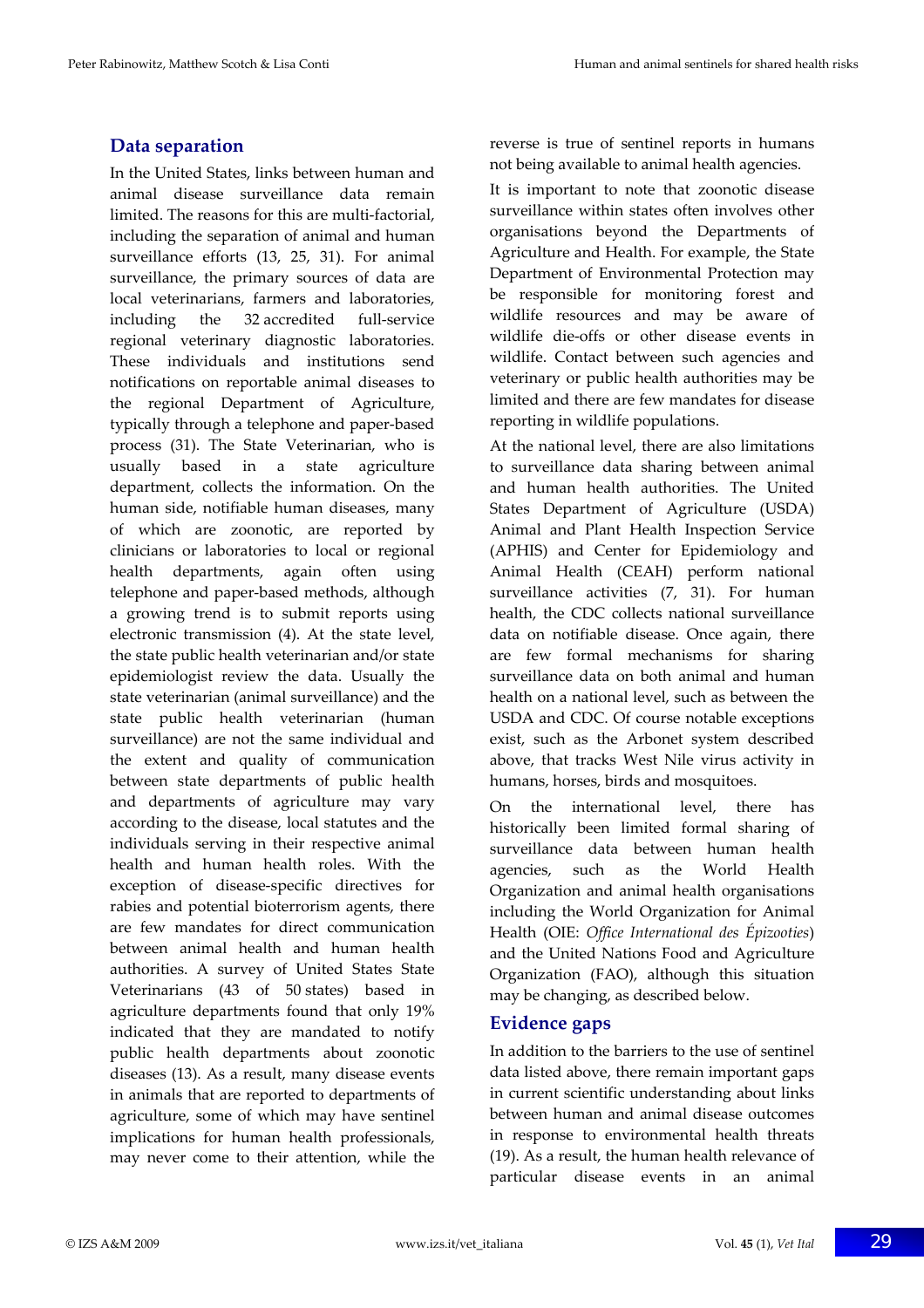population may not be clear. The differential susceptibility and latency of many species to certain environmental exposures, both toxic and infectious, remains under‐researched and under‐reported. Evidence is generally insufficient to determine which species of nonlaboratory animals provide optimal models for particular human diseases. In a similar way, the relative degree of exposure to environmental hazards for animals versus humans is poorly studied for most hazards. Our limited understanding of the complex ecology of certain vector‐borne diseases, such as West Nile virus infection, makes it difficult to assess the sentinel value of monitoring particular animal populations, such as birds for disease prediction. Finally, as a result of limited comparison of human and animal surveillance data, there is a paucity of evidence on animal sentinels actually being used to effectively predict and mitigate human health risk for many infectious and toxic hazards in the environment. Therefore, while human health professions have embraced the concept of 'evidence‐based medicine', there has been little effort to systematically assemble the evidence to support the routine or expanded use of animals as sentinels for human health.

## **Successful strategies to overcome barriers**

### **Improved communication between human and animal health**

The 'One Health' resolutions recently passed by the American Veterinary Medical Association and the American Medical Association and the joint representation on the One Health Task Force by human and animal health professionals represent unprecedented attempts to overcome professional segregation and allow for better flow of information between human and animal health professionals. However, it will take a concerted effort to extend this model to practitioners at the community level. One possible solution is to raise awareness about the 'shared risk' paradigm by identifying key health risks in the community affecting both

humans and animals and proposing ways to jointly address such risks.

Another promising development is the response of international human and animal health agencies to the unprecedented global epizootic of highly pathogenic avian influenza virus infection in poultry, and the spectre of the virus becoming more transmissible in human populations leading to a pandemic. The Global Early Warning System (GLEWS) is a cooperative effort of the WHO, the FAO and the OIE to rapidly share disease information on animal and human cases of avian influenza and other zoonotic pathogens and allow for timely interventions (30). Other examples of data sharing include the recently launched Global Initiative on Sharing Avian Influenza Data (GISAID) platform for the international sharing of influenza virus sequences from both human and animal isolates (1). The Global Avian Influenza Notification System (GAINS) is a new worldwide effort to sample for influenza viruses in wild birds and make these results available to both animal health and human health scientific agencies (29). These sweeping initiatives hold great promise for better links between human and animal disease information in the future and further development of the sentinel disease event concept.

## **Informatics solutions to link human and animal surveillance data**

From a technological standpoint, biomedical informatics solutions are being discussed as a means to enhance zoonotic surveillance and better link human and animal data, partly as a response to veterinarians and other animal health experts taking a more active role in informatics working groups. For example, the Health Level 7 (HL7) messaging standard has been modified to meet the needs of veterinary surveillance. In addition, certain controlled vocabularies such as the Logical Observation Identifiers Names and Codes (LOINC) for laboratory data and the Systematized Nomenclature of Systematized Nomenclature of Medicine – Clinical Terms (SNOMED) for clinical data have been expanded for animal reporting (31). Examples of system architecture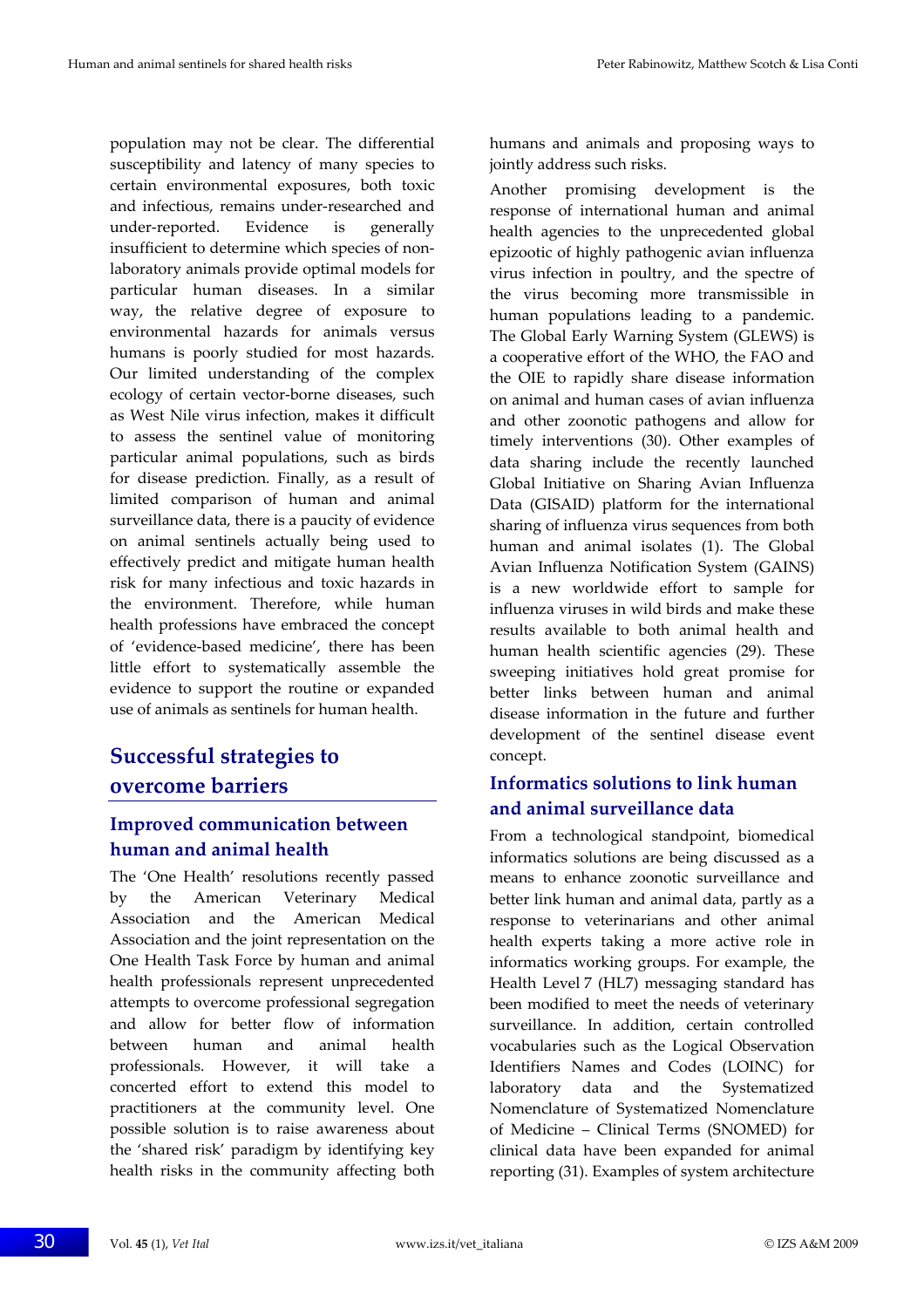for biosurveillance include the Real‐Time Outbreak and Disease Surveillance (RODS) system at the Automated Epidemiologic Geotemporal Integrated Surveillance (20, 27). These systems have some overlapping themes, such as the requirement of external data sources to be fed into the system, a modelling and detection component that performs statistical and mathematical analysis and a presentation component for authentication and visual display of the information to users.

Such systems could be modified to support the linkage of animal and human data for monitoring of zoonotic diseases. For example, data feeds would need to be from many different institutions that contain animal and human data, including those listed below:

- human hospitals and veterinary clinics
- agencies, such as public health, wildlife, agriculture and environmental protection
- veterinary and public health pathology laboratories.

A potential novel data source for zoonotic disease surveillance system might be the use of molecular and biodiversity data on animals.

Figure 1 focuses on this concept. Large amounts of biodiversity and molecular data from organisms across the full spectrum of life is being collected and the field of 'biodiversity informatics', a new and evolving discipline, utilises informatics techniques to manage and understand this information (22).

For example, data mining and natural language processing (NLP) techniques, as well as phylogenetic analysis, support the discovery of meaningful relationships and patterns from disparate structured and unstructured biological data. This has the potential to lead to the discovery of molecular signatures of animals that are susceptible to various types of zoonotic infection. Introducing this information into a zoonotic surveillance system supports *translational public health*. With molecular and biodiversity information introduced into public health practice, epidemiologists will be able to target their population‐level surveillance of a particular zoonotic disease to the most susceptible at-risk animals.



NLP natural language processing

#### Figure 1

Translational public health to support population-level surveillance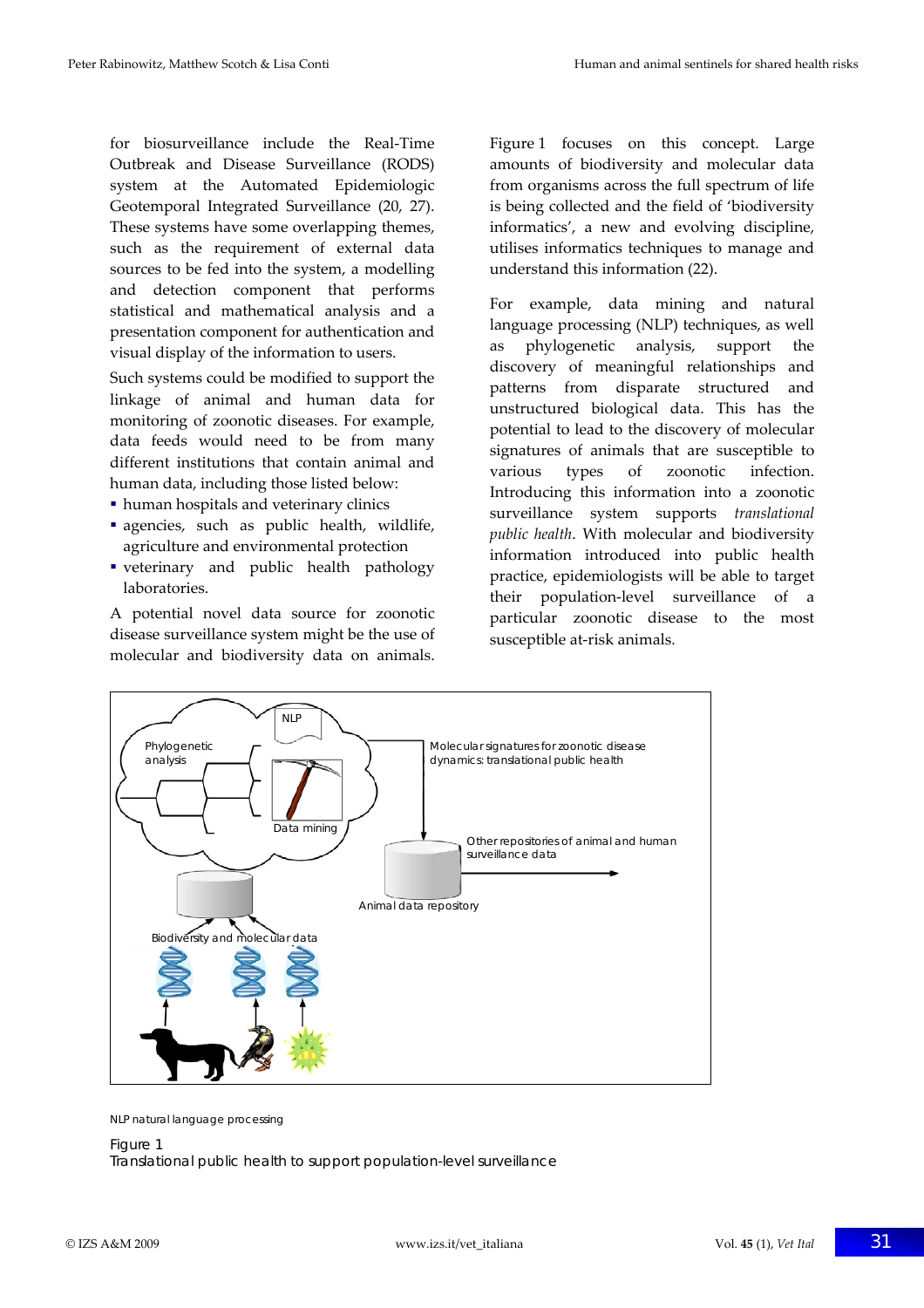### **Addressing gaps in evidence**

Research is needed to analyse links between the types of data streams being used by the GLEWS initiative and other joint human and animal surveillance. It will also be important to use such surveillance data to identify key environmental factors that drive disease emergence in animal and human populations.

Another field that requires research is the expanded use of molecular techniques, such as strain fingerprinting and genetic sequence analysis to better understand the evolution of pathogens crossing between animal and human populations and the factors that drive pathogen adaptation.

Progress on genomic sequencing of nonhuman animals will create opportunities for comparative genomic approaches to understanding differential susceptibility between species. Epigenetics research is also needed to understand the impact of environmental factors on expression of genes.

The Canary Database represents a Web‐based effort to characterise the current state of scientific evidence regarding animals as sentinels for human health hazards, including knowledge regarding comparative susceptibility and exposure between humans and non‐human animals (26). One feature of the Canary Database project is the creation of a series of systematic reviews, highlighting key issues for research as well as successful sentinel models. This work provides a model for evidence-based approaches to linking human and animal health.

In summary, it appears that there are growing opportunities to build on the changing attitudes between human and animal health communities, the increasing sophistication of informatics tools, and the greater linkage of epidemiological and molecular surveillance data on animal and human health that appears to be imminent. If the promise of the anecdotal examples listed here is borne out by such developments, the result could be significant progress in our ability to monitor and improve the environmental conditions that are critical to both human and animal health.

## **Acknowledgments**

Portions of this paper appeared in the Kahn‐ Kaplan‐Monath One Health News email distribution, *One Health in Action* Series Numbers 4 and 6. The authors would like to thank Bruce Kaplan, Thomas Monath, Laura Kahn, Joshua Dein, Zimra Gordon, Lynda Odofin, Matthew Wilcox and Daniel Chudnov for assistance with the development of this article.

## **Grant support**

This material is based upon work supported in part by the Office of Research and Development, Department of Veterans Affairs, as well as the National Library of Medicine Information Systems Grant 1 G08 LM07881‐01. The views expressed in this article are those of the authors and do not necessarily reflect the position or policy of the Department of Veterans Affairs or the National Library of Medicine.

## **Conflict of interest**

The authors have no conflict of interest to disclose.

## **References**

- 1. Bogner P., Capua I., Lipman D.J., Cox N.J., *et al.* 2006. A global initiative on sharing avian flu data. *Nature*, **442**, 981.
- 2. Burrell G. & Seibert F. 1914. Experiments with small animals and carbon monoxide. *J Indust Eng Chem*, **6**, 241-244.
- 3. Carson R. 1962. Silent Spring. Houghton Mifflin, Boston, 368 pp.
- 4. Centers for Disease Control and Prevention (CDC) 2005. Progress in improving state and local disease surveillance – United States, 2000-2005. *MMWR*, **54** (33), 822-825.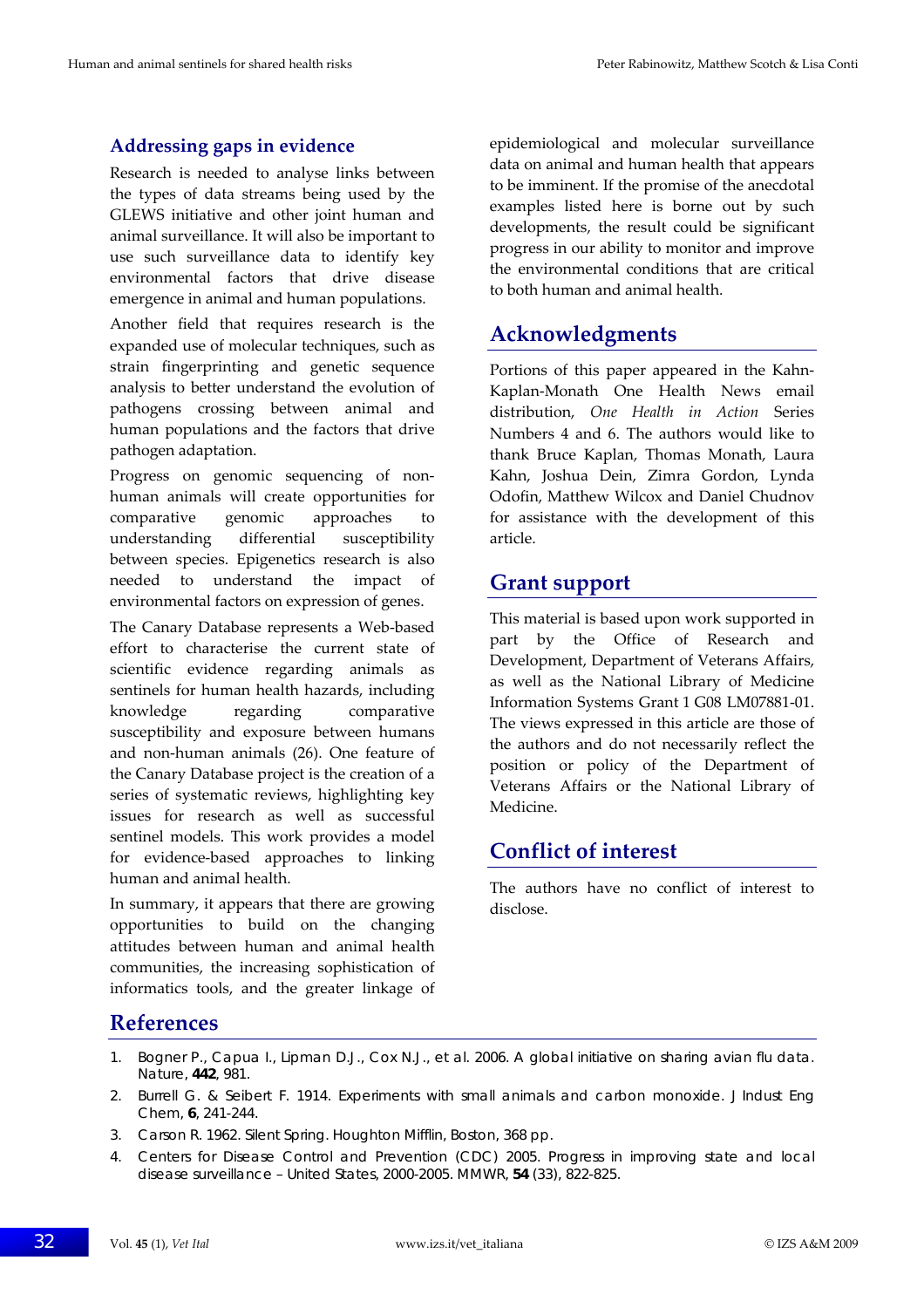- 5. Centers for Disease Control and Prevention (CDC) 2008. Flu activity & surveillance. Reports & surveillance methods in the United States. CDC, Atlanta (www.cdc.gov/flu/weekly/fluactivity.htm accessed on 25 January 2009).
- 6. Centers for Disease Control and Prevention (CDC) 2008. About the Childhood Lead Poisoning Prevention Program (CLPPP). CDC, Atlanta (www.cdc.gov/nceh/lead/about/program.htm accessed on 22 February 2009).
- 7. Crom R.L. 2002. Veterinary surveillance for zoonotic diseases in the United States. *In* The emergence of zoonotic diseases: understanding the impact on animal and human health (T. Burroughs, S. Knobler & J. Lederberg, eds). The National Academies Press, Washington, DC, 90-98.
- 8. Davis X.M., MacDonald S., Borwein S., Freedman D.O., Kozarsky P.E., von Sonnenburg F., Keystone J.S., Lim P.L., Marano N. & GeoSentinel Surveillance Network 2008. Health risks in travelers to China: the GeoSentinel experience and implications for the 2008 Beijing Olympics. *Am J Trop Med Hyg*, **79**, 4-8.
- 9. Dowsett R. & Shannon M. 1994. Childhood plumbism identified after lead poisoning in household pets. *N Engl J Med*, **331** (24), 1661-1662.
- 10. Eidson M., Komar N., Sorhage F., Nelson R., Talbot T., Mostashari F., McLean R. & West Nile Virus Avian Mortality Surveillance Group 2001. Crow deaths as a sentinel surveillance system for West Nile virus in the northeastern United States, 1999. *Emerg Infect Dis*, **7** (4), 615-620.
- 11. Harada M. 1995. Minamata disease: methylmercury poisoning in Japan caused by environmental pollution. *Crit Rev Toxicol*, **25**, 1-24.
- 12. International Society of Travel Medicine (ISTM) 2008. GeoSentinel 2008. The global surveillance network of the ISTM and CDC, a worldwide communications network of travel/tropical medicine clinics. ISTM, Snellville, Georgia (www.istm.org/geosentinel/main.html accessed 21 February 2009).
- 13. Kahn L.H. 2006. Confronting zoonoses, linking human and veterinary medicine. *Emerg Infect Dis*, **12**, 556-561.
- 14. Meselson M., Guillemin J., Hugh-Jones M., Langmuir A., Popova I., Shelokov A., Yampolskaya O. 1994. The Sverdlovsk anthrax outbreak of 1979. *Science*, **266** (5188), 1202-1208.
- 15. Mostashari F., Kulldorff M., Hartman J.J., Miller J.R. & Kulasekera V. 2003. Dead bird clusters as an early warning system for West Nile virus activity. *Emerg Infect Dis*, **9** (6), 641-646.
- 16. O'Leary D.R., Marfin A.A., Montgomery S.P., Kipp A.M., Lehan J.A., Biggerstaff B.J., Elko V.L., Collins P.D., Jones J.E. & Campbell G.L. 2004.The epidemic of West Nile virus in the United States, 2002. *Vector Borne Zoonotic Dis*, **4** (1), 61-70.
- 17. Rabinowitz P., Gordon Z., Chudnov D., Wilcox M., Odofin L., Liu A. & Dein J. 2006. Animals as sentinels of bioterrorism agents. *Emerg Infect Dis*, **12** (4), 647-652.
- 18. Rabinowitz P.M., Odofin L. & Dein F.J. 2008. From 'us vs them' to shared risk: can animals help link environmental factors to human health? *Ecohealth*, **5** (2), 224-229.
- 19. Rabinowitz P., Wiley J., Odofin L., Wilcox M. & Dein F.J. 2008. Animals as sentinels of chemical terrorism agents: an evidence-based review. *Clin Toxicol (Phila)*, **46**, 93-100.
- 20. Reis B.Y., Kirby C., Hadden L.E., Olson K., McMurry A.J., Daniel J.B. & Mandl K.D. 2007. AEGIS: a robust and scalable real-time public health surveillance system. *J Am Med Inform Assoc*, **14** (5), 581-588.
- 21. Rutstein D.D., Mullan R.J., Frazier T.M., Halperin W.E., Melius J.M. & Sestito J.P. 1983. Sentinel health events (occupational): a basis for physician recognition and public health surveillance. *Am J Public Health*, **73** (9), 1054-1062.
- 22. Sarkar I.N. 2007. Biodiversity informatics: organizing and linking information across the spectrum of life. *Brief Bioinform*, **8** (5), 347-357.
- 23. Skowronski D.M., Masaro C., Kwindt T.L., Mak A., Petric M., Li Y., Sebastian R., Chong M., Tam T. & De Serres G. 2007. Estimating vaccine effectiveness against laboratory-confirmed influenza using a sentinel physician network: results from the 2005-2006 season of dual A and B vaccine mismatch in Canada. *Vaccine*, **25** (15), 2842-2851.
- 24. Takeuchi T., D'Itri F.M., Fischer P.V., Annett C.S. & Okabe M. 1977. The outbreak of Minamata disease (methyl mercury poisoning) in cats on Northwestern Ontario reserves. *Environ Res*, **13** (2), 215-228.
- 25. Teutsch S.M. & Churchill R.E. 2000. Principles and practice of public health surveillance, 2nd Ed. Oxford University Press, Oxford & New York, 406 pp.
- 26. The Canary Database at Yale 2008. Canary Database 2008. Animals as sentinels of human environmental health hazards. The Canary Database at Yale, New Haven, Connecticut (canarydatabase.org/ accessed on 23 February 2009).